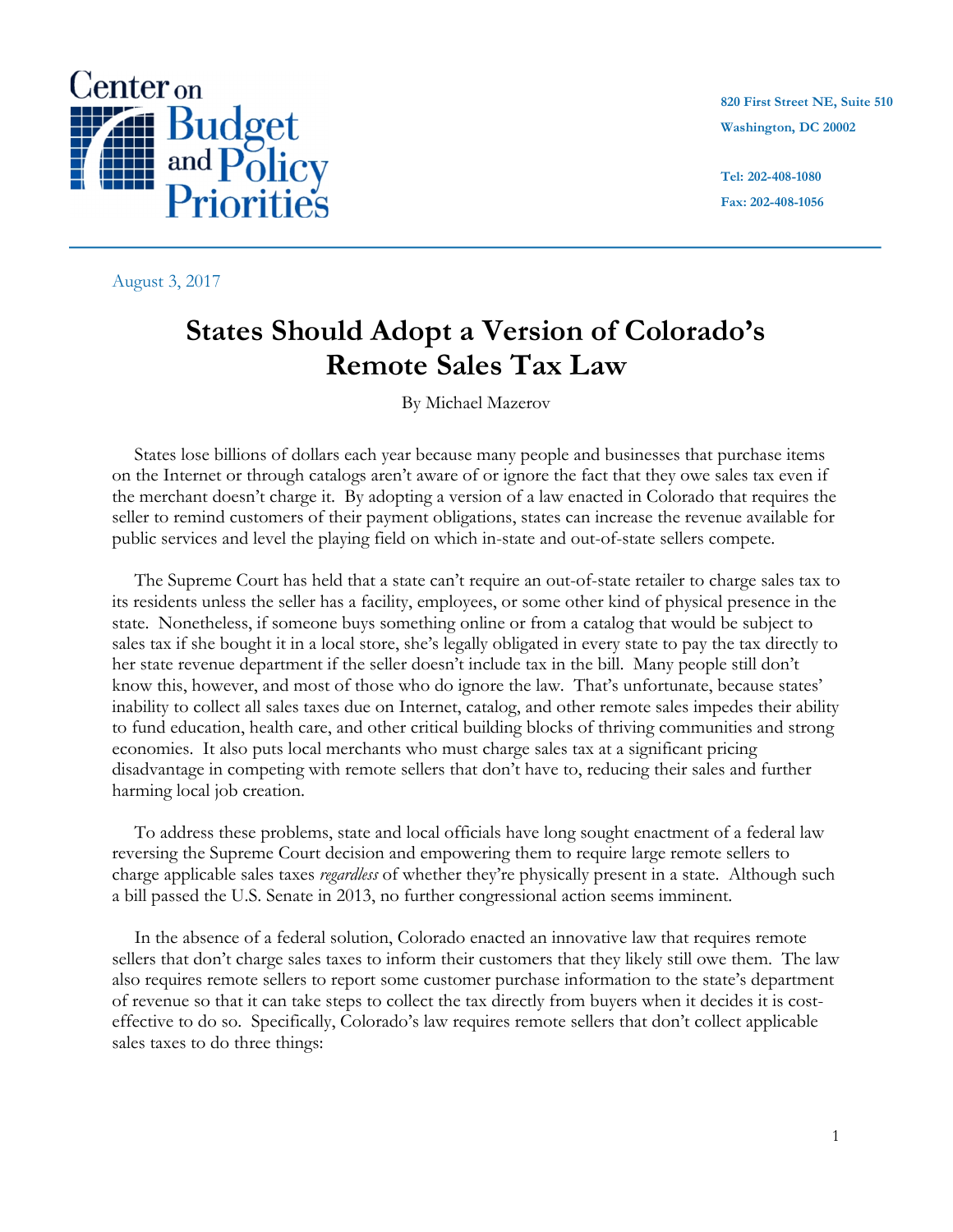- Inform the buyer each time she makes a purchase that she may owe tax despite its not being charged;
- •Annually mail a document to Colorado customers reminding them that they likely owe tax on some of their purchases *and* compiling their total annual purchases from the retailer to help them calculate what they owe; and
- •Annually furnish a report to the Department of Revenue identifying all Colorado customers and the total dollar amount of merchandise they purchased (but *no* information about the nature of the purchases).

Colorado's 2010 law was tied up in court for almost seven years, but all legal challenges were settled in February 2017. The law took effect on July 1, 2017. The Colorado Department of Revenue has also drafted a regulation that provides more detail to remote sellers about how to implement the law's three key requirements and relaxing some provisions to facilitate compliance. For example, the regulation exempts remote sellers with less than \$100,000 in annual Colorado sales from the law.

A committee of the Multistate Tax Commission (MTC), an interstate compact to which Colorado and many other states belong, has developed a refined version of Colorado's law that combines provisions of the law and the regulation into a single bill that is intended to be a model for states that wish to adopt such a law. Although the proposal has not yet gone through the Commission's formal model law approval process, it has been carefully considered and fine-tuned by the committee's legal, auditing, and tax policy experts from numerous states.

The MTC draft improves on Colorado's law in some important respects. For example, it includes explicit language declaring that the annual purchase statement that goes to the state revenue department is subject to the same taxpayer confidentiality standards (and penalties for violating them) as any other tax document.

**With the legality of Colorado's disclosure and reporting law now effectively established, all 45 states levying sales taxes should adopt a version of it as soon as possible**. 1 Ideally, states will enact the current MTC model. It is vital that states adopt all three notification and reporting provisions in the Colorado law. In particular, the customer purchase information that sellers provide annually to the revenue department gives the law more clout by putting buyers on notice that they could, at least in theory, be subject to some enforcement action by the state. States should also take steps to make it as easy as possible for buyers to pay the taxes directly to their departments of revenue. For example, they should set up a single web page to provide all necessary information

<sup>1</sup> Seven states have enacted some version of a sales tax notification and reporting law. For reasons discussed in the second text box below, most of them are inferior to both Colorado's law and the MTC draft.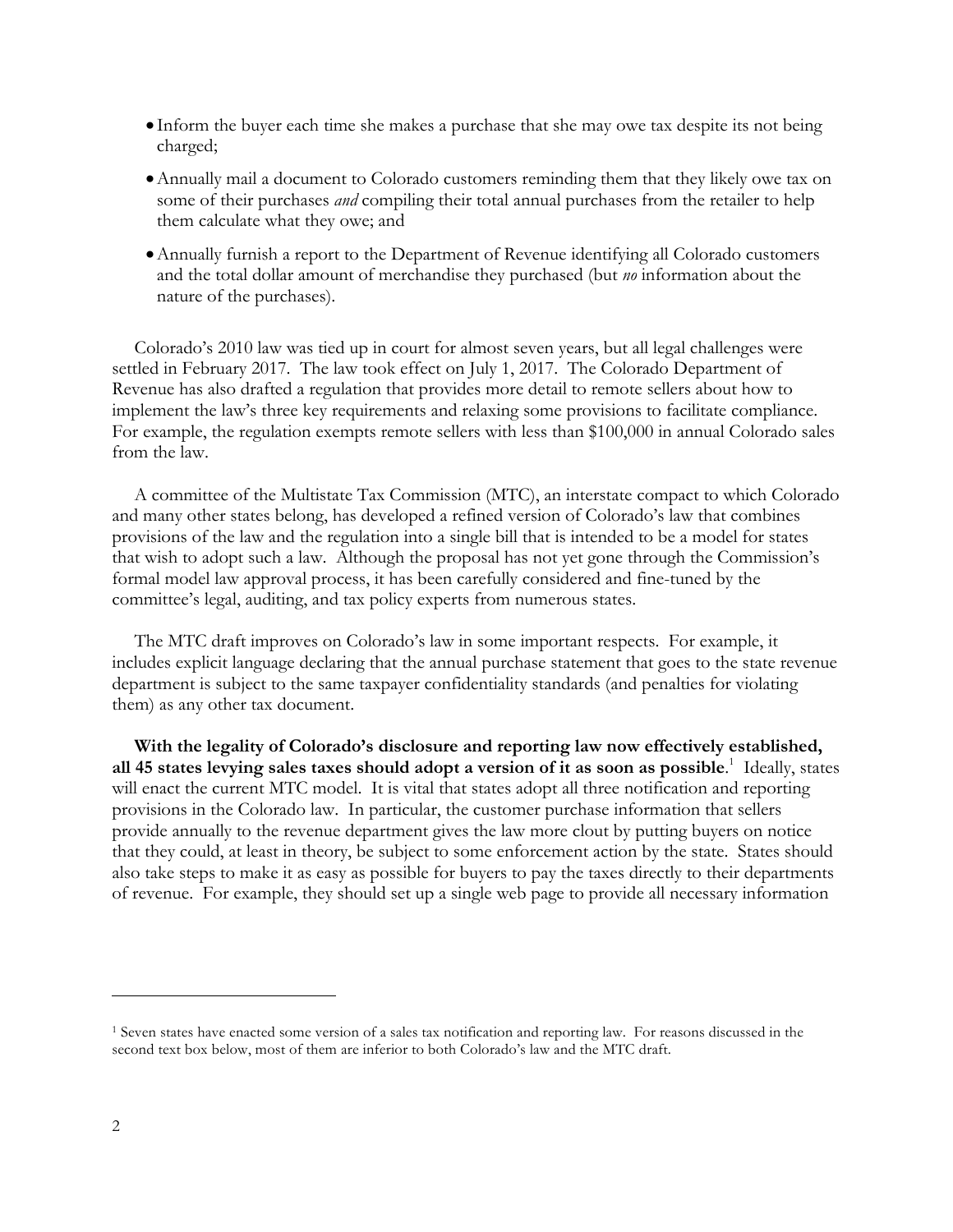and allow buyers to calculate tax on small-dollar purchases using an income-based lookup table rather than having to identify and total actual past purchases.<sup>2</sup>

Because of their obligation to collect sales taxes on behalf of states in which they are physically present, the order forms of catalog companies have long included statements like "Residents of New York and California, add applicable sales tax." Such statements have had the effect of misleading consumers into believing that no sales tax is owed if they do not reside in one of the listed states. The same miseducation occurs every time an Internet invoice shows a zero amount on the sales tax line because the seller is not required to collect the tax. This misinformation has increased the sales of these companies by making their prices look lower than they are. It is thus entirely appropriate that remote sellers be required to proactively inform their customers that they likely owe tax even when the seller isn't collecting it. State adoption of Colorado's law will encourage at least some additional consumers to remit the taxes they owe on their Internet and catalog purchases. It will also provide state revenue departments with information they can use to seek directly from buyers payment of unpaid tax on "big-ticket" items.

*Widespread* adoption of Colorado's law could also spur the enactment of federal legislation that would grant states the power to require sellers that aren't physically present to charge sales tax. This legislation has stalled in Congress in no small part because many Internet and catalog customers don't understand their current tax payment obligations, which has enabled anti-tax forces to falsely characterize the federal legislation as imposing new taxes. Federal legislation remains the best and most comprehensive means of ensuring that states and localities receive the sales taxes that are due and that all retailers compete on a level playing field. But until it is enacted, states are justified in using every tool the courts have granted them to collect the sales tax due on remote sales and protect their local businesses from unfair competition.

#### Sales and Use Taxes: What Are They, Who Pays Them, and When?

Forty-five states and thousands of local governments levy sales taxes on in-state purchases of goods and (to a lesser extent) services.<sup>3</sup> Sales taxes are a critical source of financing for education, health care, public safety, parks, economic development, and a host of other important state and local services that provide a high quality of life to citizens, undergird thriving local economies, and help people improve their standard of living. Sales taxes supplied 31 percent of all state tax revenue and 12 percent of local tax revenue in 2014. 4

Sellers add applicable sales taxes to the purchase price, collect the taxes from the buyer at the time of sale, and periodically remit the taxes collected to the revenue department of the state in

<sup>2</sup> To minimize compliance costs for remote sellers, neither the Colorado law nor the MTC model requires them to identify whether purchases reported on the annual report to buyers are actually taxable. They may not be; for example, they could be food items, which are tax-exempt in most states. Thus, while buyers could choose to pay tax on the exact amount of purchases reported to them on the annual form, many would want to review their actual purchases in more detail to determine how much tax is owed. A lookup table would take into account the average amount of taxable purchases and thus obviate the need to do so.

<sup>3</sup> Hereafter in this report, explicit references to local government sales taxes will generally be dropped in the interest of readability. Nonetheless, essentially all the discussion in this report is relevant to local sales taxes as well.

<sup>4</sup> Governments Division, U.S. Census Bureau, https://www.census.gov/govs/local/.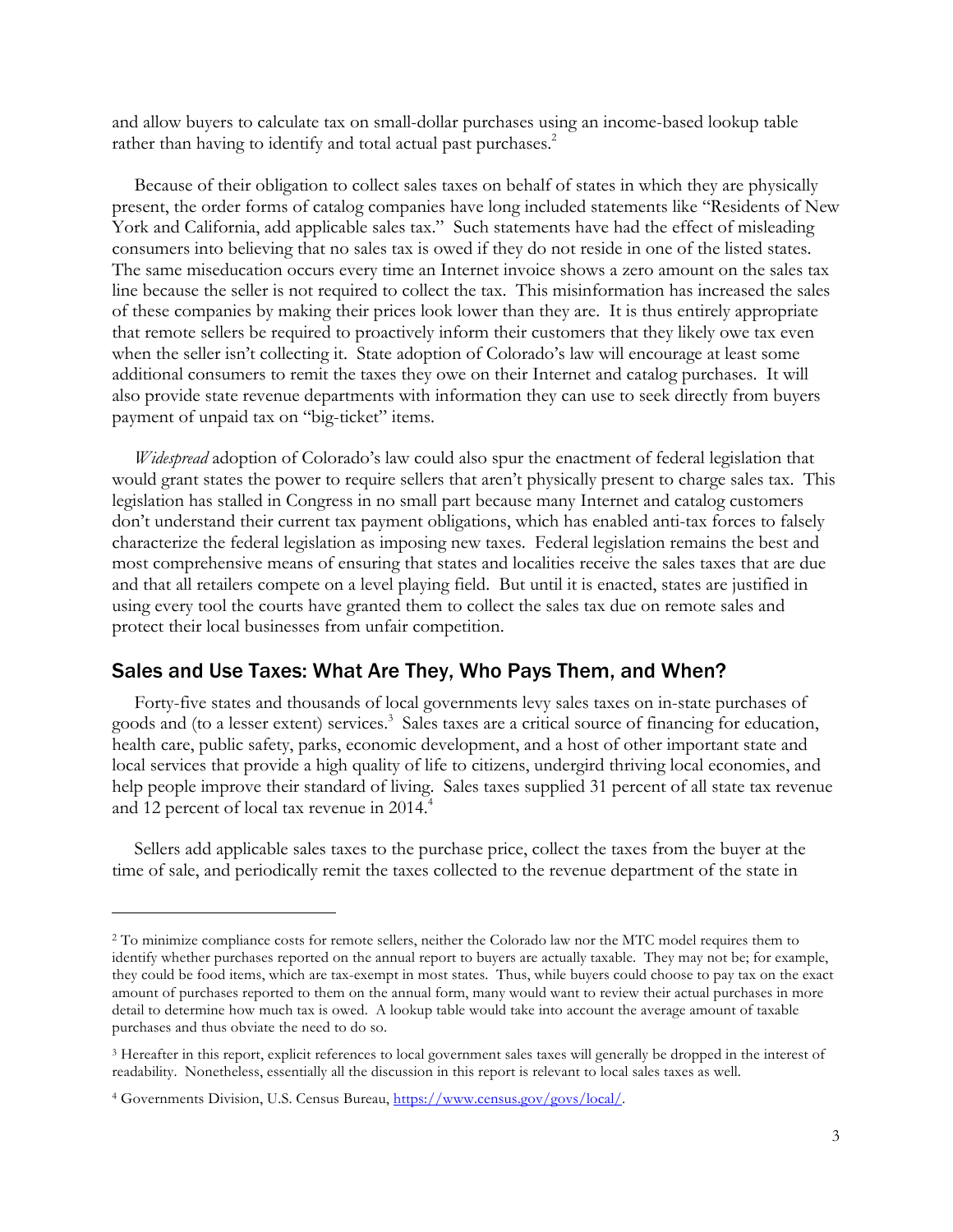which the sale occurred. Sales taxes are due on a large share of purchases made by individual consumers, although some items, such as groceries, are exempt in many states. Sales taxes also often apply to certain purchases made by businesses, such as furniture, computers, and office supplies.

From the time that sales taxes were first enacted in the 1930s, lawmakers understood that the tax would fall short of its full revenue-generating potential and disadvantage in-state merchants if households and businesses could buy taxable items from out-of-state sellers that did not charge the tax. States could not legally apply sales taxes to out-of-state purchases, however, since the "sale" the payment to the purchaser and the transfer of possession of the item — did not occur in the state. But the courts soon upheld the states' authority to impose taxes equal in magnitude to the sales tax on these purchases when the items were delivered (or brought by the buyer) into the state for "storage, use, or other consumption." Now, every state that imposes a sales tax imposes a "use tax" on items subject to sales tax. In other words, in virtually all cases, a product that is subject to state sales tax if purchased in a local store is subject to use tax at the same rate if purchased from a remote seller.<sup>5</sup>

A major problem remains, however. While the levying of use taxes is entirely legal, the U.S. Supreme Court ruled in 1967 — and reaffirmed in its 1992 *Quill* decision — that a state cannot require an out-of-state seller to collect and remit the state's use tax unless the seller has some type of physical presence (for example, property or employees) in the state. The basis of both decisions was the Court's belief that the diversity of sales and use tax rates, exemptions, and administrative rules among the states created an unreasonable burden on remote sellers' conduct of interstate commerce in violation of the Constitution's Commerce Clause. The Court concluded that the clearest way to protect remote sellers from those burdens was to immunize them from use tax collection in states in which they lacked a physical presence.

The decreasing cost of interstate transportation and communication and, especially, the post-*Quill* advent of the Internet, have enabled even quite small firms to operate a profitable interstate retailing business with no need for a physical presence in more than a handful of states.<sup>6</sup> Remote selling now largely synonymous with Internet selling — has exploded in the 25 years since the *Quill* decision.

Lacking the authority to require non-physically-present sellers to collect and remit use taxes, states and localities have experienced exploding revenue losses; the annual revenue loss attributable to online commerce alone has been estimated at more than \$10 billion.<sup>7</sup> While purchasers are legally obligated to report and remit use taxes on taxable purchases, it is difficult and costly for states to obtain compliance — in part because many buyers are still ignorant of those obligations. The physical presence standard has also substantially nullified the primary goal of use taxes — ensuring

<sup>&</sup>lt;sup>5</sup> The same is not true with respect to purchases of taxable services; use taxes usually are not assessed under state law (although there is nothing barring their imposition). Some local governments do not levy local use taxes on some or all remote sales of goods and services to which local sales taxes apply.

<sup>6</sup> The Internet made possible the creation of easily updatable online "catalogs" listing millions more items than could be included in even the largest print catalog.

<sup>7</sup> Donald Bruce, William F. Fox, and LeAnn Luna, "State and Local Government Sales Tax Revenue Losses from Electronic Commerce," April 13, 2009; http://cber.utk.edu/ecomm/ecom0409.pdf.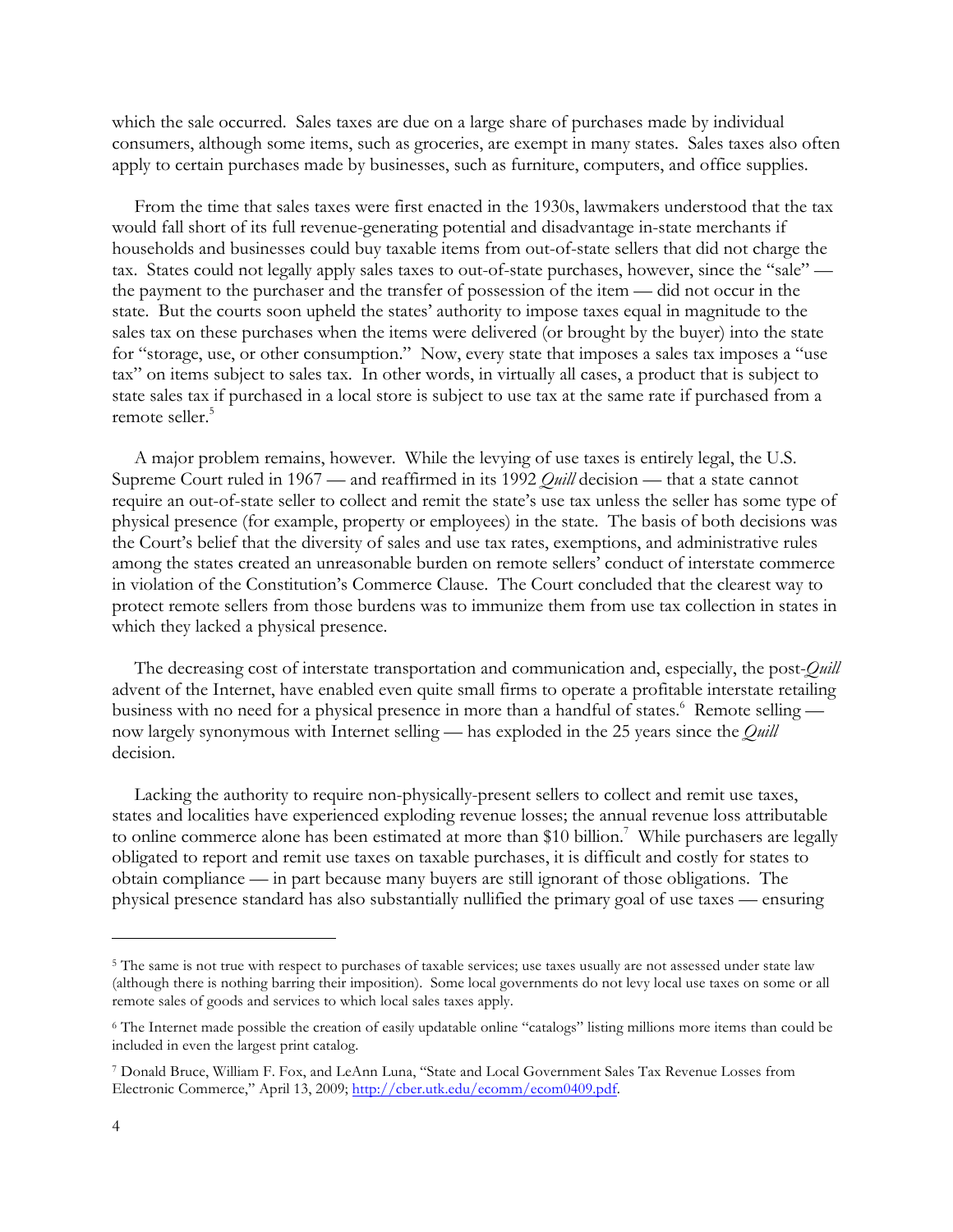that local merchants obligated to charge sales taxes compete on a level playing field with remote sellers that are not. Local businesses in many retail industry segments have suffered deep sales losses due to "tax-free" competition, and for many those lost sales have represented the difference between survival and failure.

## Colorado's Sales Tax Notification and Reporting Law

States have pursued four principal strategies in response to the growing revenue losses and local merchant hardships resulting from their inability to require many remote sellers to charge use taxes. Two involve repealing *Quill* outright through litigation or federal legislation, and the third aims to narrow the application of the decision by expanding the concept of "physical presence." (See the first box below, "State Responses to the Problem of Untaxed Remote Sales," for more details.)

#### State Responses to the Problem of Untaxed Remote Sales

States have pursued four principal strategies in response to the growing revenue losses and local merchant hardships that result from their inability to require many remote sellers to charge sales and use taxes.

States have sought federal legislation that would effectively overturn the *Quill* decision. The Court made clear in *Quill* that Congress has full authority to modify or eliminate the physical presence requirement for mandatory tax collection. State representatives have acknowledged that achieving some degree of improved interstate harmonization and simplification of sales tax laws is a political precondition of enacting federal legislation to reverse *Quill*. In 2000, state representatives initiated development of the Streamlined Sales and Use Tax Agreement, a set of model sales tax definitions and simplified administrative procedures. Currently, 23 states have incorporated the provisions of the Streamlined Agreement into their sales tax laws. Legislation has been introduced in every recent session of Congress empowering states that have adopted the Streamlined Agreement (or simplified their sales taxes in similar ways) to require all large remote sellers to collect their sales taxes, regardless of whether they are physically present in the state. The Senate approved this "Marketplace Fairness Act" in May 2013, but the House has never even held a hearing on the bill. No further congressional action seems imminent.

State representatives have sought to clarify and expand the definition of what constitutes a physical presence in a state to compel more remote sellers to charge sales tax. The most well-known example of this strategy is New York's 2008 "Amazon law" — since adopted in some 20 states — requiring remote sellers with members of their "affiliate programs" in the state to charge sales tax.\*

Several states have enacted laws that require remote sellers to collect and remit sales taxes if they have more than a minimal amount of sales in the state, even if they lack a physical presence. While the primary goal of these laws is to bring a new case to the Supreme Court in the hope that it will reverse *Quill*, some companies reportedly have decided to comply and collect tax. South Dakota's efforts have received the most attention, and it appears to be furthest along in moving a case to the Court.

States have taken steps to try to collect more sales tax from *buyers*. For example, an increasing number of state revenue departments are issuing reminders to taxpayers close to the April income tax filing deadline that they must pay their sales taxes at the same time. Many have recently added a sales tax remittance line to their income tax returns to make compliance easier or started providing information about the tax in their income tax booklets.

\*An "affiliate" is an independent website that displays banner advertisements and may engage in other marketing activities on behalf of an out-of-state retailer. When someone clicks on the banner ad they are switched to the retailer's website. If they then make a purchase, the affiliate is paid a sales commission based on the size of the purchase. See: Michael Mazerov, "New York's 'Amazon Law': An Important Tool for Collecting Taxes Owed on Internet Purchases," Center on Budget and Policy Priorities, July 23, 2009.

The fourth strategy seeks increased compliance by *purchasers* with their use tax self-remittance obligations. (Note: from this point forward, in keeping with everyday usage, this report will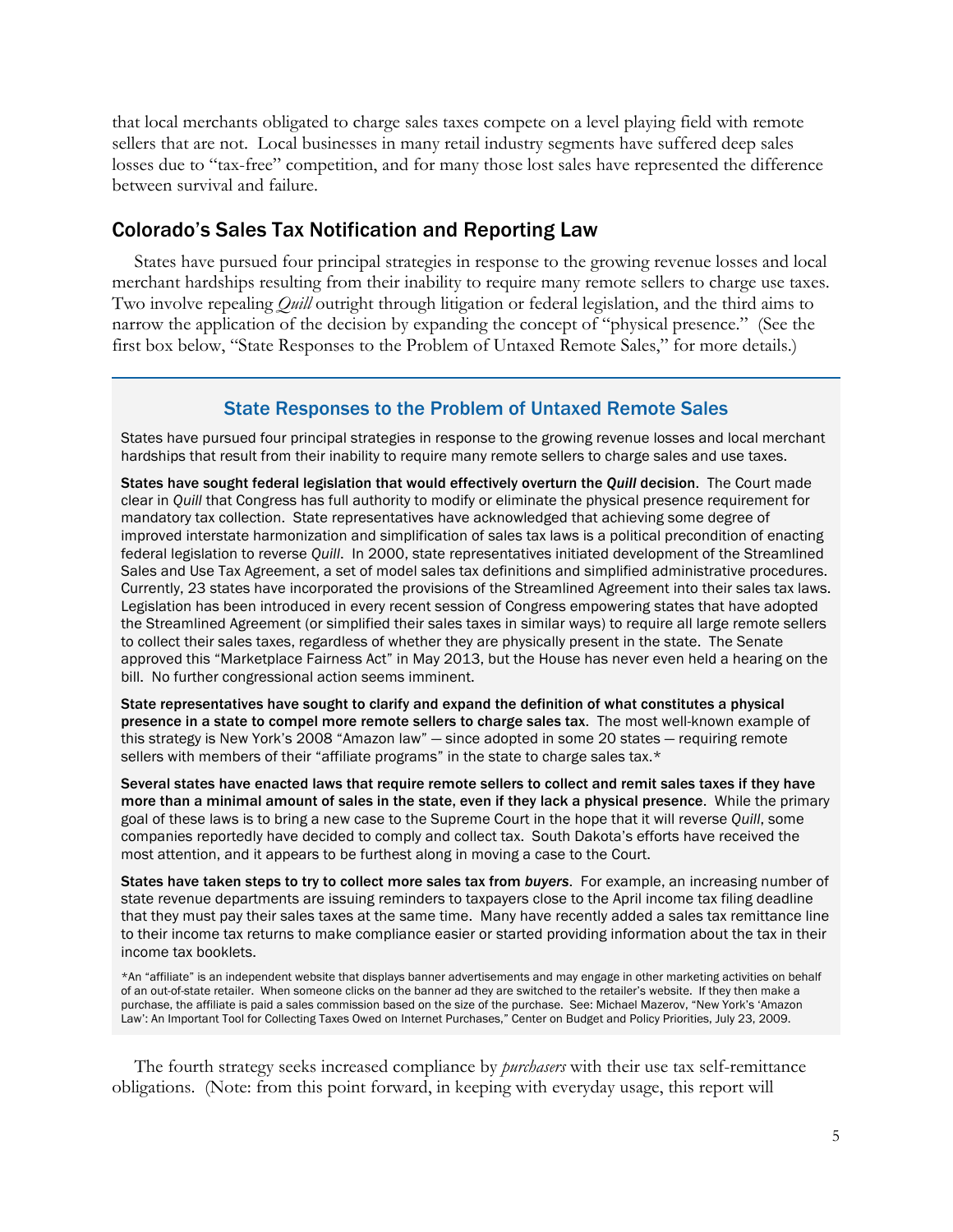generally use the term "sales tax" when, technically, collection or self-remittance of use tax is being discussed.) The activities states have pursued under this strategy range from public education, to gentle nudging, to more forceful enforcement.<sup>8</sup>

In 2010 Colorado enacted an innovative law aimed at educating purchasers about their obligation to self-remit unpaid sales tax and providing information to the state revenue department that would facilitate its collecting sales taxes.<sup>9</sup> The law was drafted in a rather bare-bones fashion that left many important implementation details unspecified, but the Colorado Department of Revenue has issued a regulation that fills in many of these details.<sup>10</sup> Taken together, the law and the regulation impose the following three requirements on remote sellers that, because of the *Quill* decision, are not obligated to collect Colorado sales or use taxes (and choose not to collect these taxes voluntarily):

- •**Non-collecting remote sellers must notify their Colorado customers at each purchase that they may owe sales tax on what they bought, notwithstanding that the seller did not charge them for the tax**. This notification would most commonly take the form of a text box on the purchase summary that would appear on the buyer's computer screen prior to executing the purchase.
- •**Non-collecting remote sellers must mail a statement to their Colorado customers by January 31 each year including the same notification of their possible self-remittance obligations that is mandated at each purchase and summarizing the dollar amounts** and nature of their purchases in the previous year.<sup>11</sup> The purchase information must break down the total purchase amount into such categories as books, consumer electronics, and food to facilitate taxpayer compliance with sales tax self-remittance obligations.<sup>12</sup> The envelope must state "important tax document enclosed" to increase the chance that it will be opened and read. Finally, the document must state that information concerning the customer's total annual purchases, but not the nature of those purchases, is also being provided to the Colorado Department of Revenue.

<sup>8</sup> Despite enormous press attention to the issue of Internet sales taxation in recent years, a 2015 poll found that 38 percent of Americans remained unaware that they must self-remit taxes on online purchases if they are not charged the tax. (International Council of Shopping Centers, "ISCS 2015 National Efairness Poll Results;" http://www.streamlinedsalestax.org/uploads/downloads/National%20Efairness%20Poll%20Results%20101915%20FI NAL.PDF.) Similarly, a 2011 survey conducted by George Runner, a member of the California Board of Equalization (the agency that administers that state's sales tax), found that 35 percent of Californians who actually shopped from catalogs or online were unaware of this obligation. (The survey is summarized in Geoffrey Propheter, "Use Tax Awareness and Compliance: A Survey Analysis," State Tax Notes, July 23, 2012. The 35 percent figure is the author's tabulation of the raw survey data provided by Mr. Propheter.)

<sup>9</sup> House Bill 10-1193, enacted February 24, 2010, codified at Section 39-21-112, Colorado Revised Statutes, http://www.leg.state.co.us/clics/clics2010a/csl.nsf/fsbillcont/B30F574193882B4B872576A80026BE0C?Open&file=1 193\_enr.pdf.

<sup>10</sup> Colorado Rule 39-21-112(3.5), https://www.colorado.gov/pacific/sites/default/files/39-21- 112%283.5%29%20emergency%20final.pdf.

<sup>&</sup>lt;sup>11</sup> The regulation also allows customers to affirmatively "opt in" to receive the statement by email or another electronic medium.

<sup>12</sup> The regulation states that this breakdown must be provided "if available." It is difficult to imagine a circumstance in which it would not be available.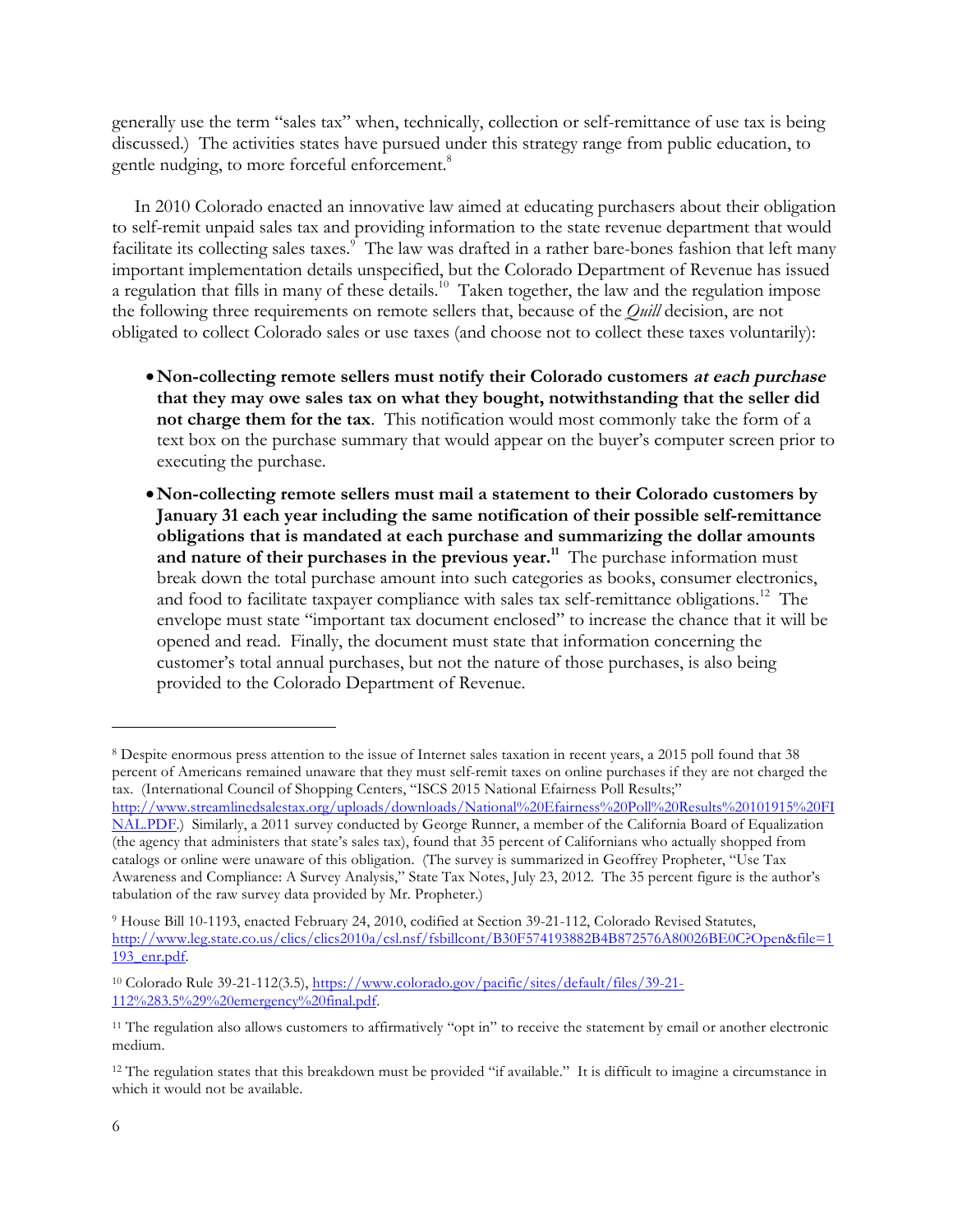•**Non-collecting remote sellers must report to the Colorado Department of Revenue by March 1 each year the total annual purchases (in dollars) of each of their Colorado customers, but no information concerning the nature of those purchases.** The information to be furnished includes the name, billing address, and shipping address of each customer. In virtually all cases this information must be filed electronically.

The regulation includes several provisions intended to relax requirements in the law and mitigate compliance costs. Most importantly, the regulation exempts remote sellers with less than \$100,000 in annual Colorado sales from all three of the law's requirements. Further, the annual statements to buyers and the revenue department are not required if the seller determines that all the items sold are tax-exempt. Finally, the regulation provides maximum penalties for non-compliance that were not included in the law itself.

The Data and Marketing Association (DMA), a trade association representing catalog and online retailers, immediately challenged the legality of the Colorado law on several grounds. Most importantly, it argued that the law discriminated against interstate commerce in violation of the Commerce Clause of the U.S. Constitution since it arguably only applied to out-of-state companies. A federal court granted an injunction against the law's enforcement. The legal challenges went all the way to the U.S. Supreme Court twice (once on a procedural issue), but in December 2016 the Court declined to overturn a lower court decision that the law did *not* discriminate against interstate commerce. The DMA settled all potential legal challenges in February 2017, and the law took effect on July 1, 2017. Although in theory challenges to similar laws other states enact in the future could still be mounted, this is highly unlikely given the substantial resources DMA devoted to this litigation over nearly seven years.

## Multistate Tax Commission's Refinement of Colorado's Law

The Multistate Tax Commission (MTC) is the operating arm of an interstate compact to which Colorado and 15 other states belong. (Nearly all states participate in the Commission's activities to some extent.) One of the Commission's primary goals is to encourage greater uniformity among the states in how they tax corporations doing business in multiple states and transactions that cross state lines. Its Uniformity Committee, composed of policy, legal, and compliance staff of state revenue departments, develops model regulations and laws that are submitted to the full Commission, which in turn may formally recommend them to states for adoption.

Shortly after the introduction of the Colorado law, the MTC initiated a project to develop a version of it for recommendation as a model to states that wished to impose sales tax notification and reporting requirements. The Uniformity Committee finished its work on the model in early 2012, but the MTC did not undertake the formal adoption process pending resolution of the legal challenges to the Colorado law.

The draft model combines the provisions of the Colorado law and regulations, streamlines them, and improves upon them in several key respects. For example, the MTC model:

•Omits the requirement in the Colorado law that the annual notice mailed to purchasers be sent by first-class mail, allowing less expensive mailing options to be used.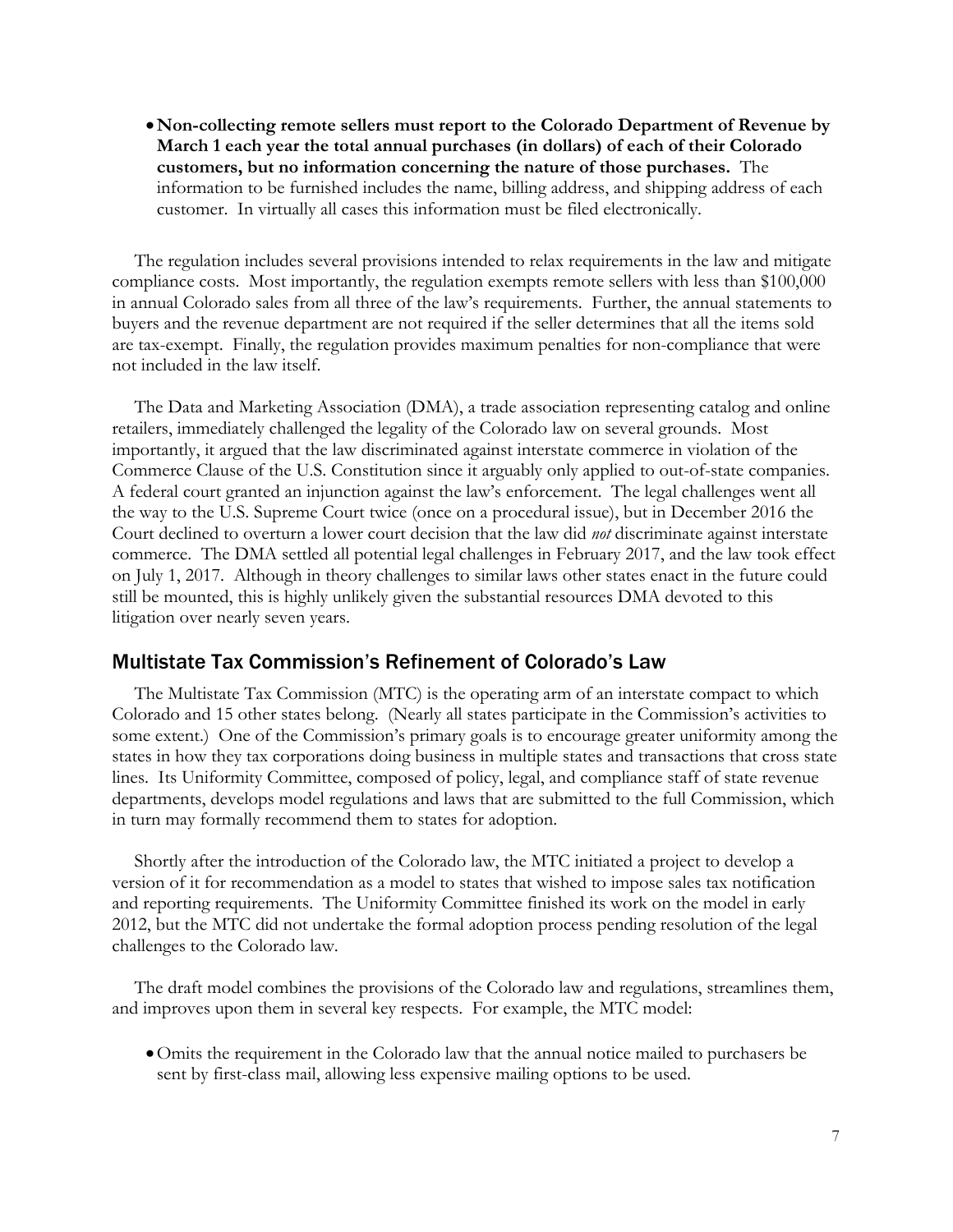- Mandates that the annual statement to purchasers include instructions about how they can obtain information from the state revenue department about how to comply with their selfremittance obligations. (Providing such instructions is optional in the Colorado regulation.)
- •Explicitly states that the customer purchase information furnished to the revenue department is subject to the same confidentiality rules as all other taxpayer information, including penalties for unauthorized disclosure.
- •Omits an ill-advised provision of the Colorado regulation that exempts sellers from providing annual statements to the purchaser if the seller made less than \$500 in annual sales to the buyer in the previous year.<sup>13</sup> This provision potentially would allow purchasers making thousands of dollars' worth of purchases to avoid being reminded of their self-remittance obligations close to the time the payments are due if they bought from multiple sellers in less than \$500 increments. Moreover, they could be blindsided by state enforcement action against them since remote sellers are still required to furnish information about their purchases to the state revenue department. While the goal of this Colorado provision is reasonable — avoiding imposing unnecessary costs on sellers when their customers make minimal purchases — the MTC model has already taken a step in this direction by eliminating the requirement for first-class mailing.

The MTC is currently studying whether to make additional changes to its version of the Colorado law (it also incorporates the Colorado regulation). For example, it is studying how to impose the reporting requirements on online marketplaces — websites that list merchandise for sale by independent retailers, present the buyer with an invoice, and, sometimes, bill the buyer's credit card.

## Why All States Levying Sales Taxes Should Enact the MTC Model

The MTC version not only is substantively superior to the Colorado law in several respects, but it is more likely to be adopted by a significant number of states because MTC deliberately developed it as a model for all states to consider. Interstate uniformity will reduce the compliance costs of remote sellers that are subject to sales tax notification and reporting requirements in numerous states. Notwithstanding that some further refinements may be in the offing, all states with sales taxes should enact the current MTC version of the Colorado law as soon as possible for the following reasons:

#### •**Remote sellers should be required to correct the misinformation about buyers' sales tax self-remittance obligations that they effectively have been spreading for many years and from which they have benefitted.**

Because of their obligation to collect sales taxes on behalf of states in which they are physically present, the order forms of catalog companies have long included statements like "Residents of New York and California, add applicable sales tax." Such statements have had the effect of misleading consumers into believing that no sales tax is owed if they do not

<sup>13</sup> Vermont's sales tax notification and reporting law contains the same provision.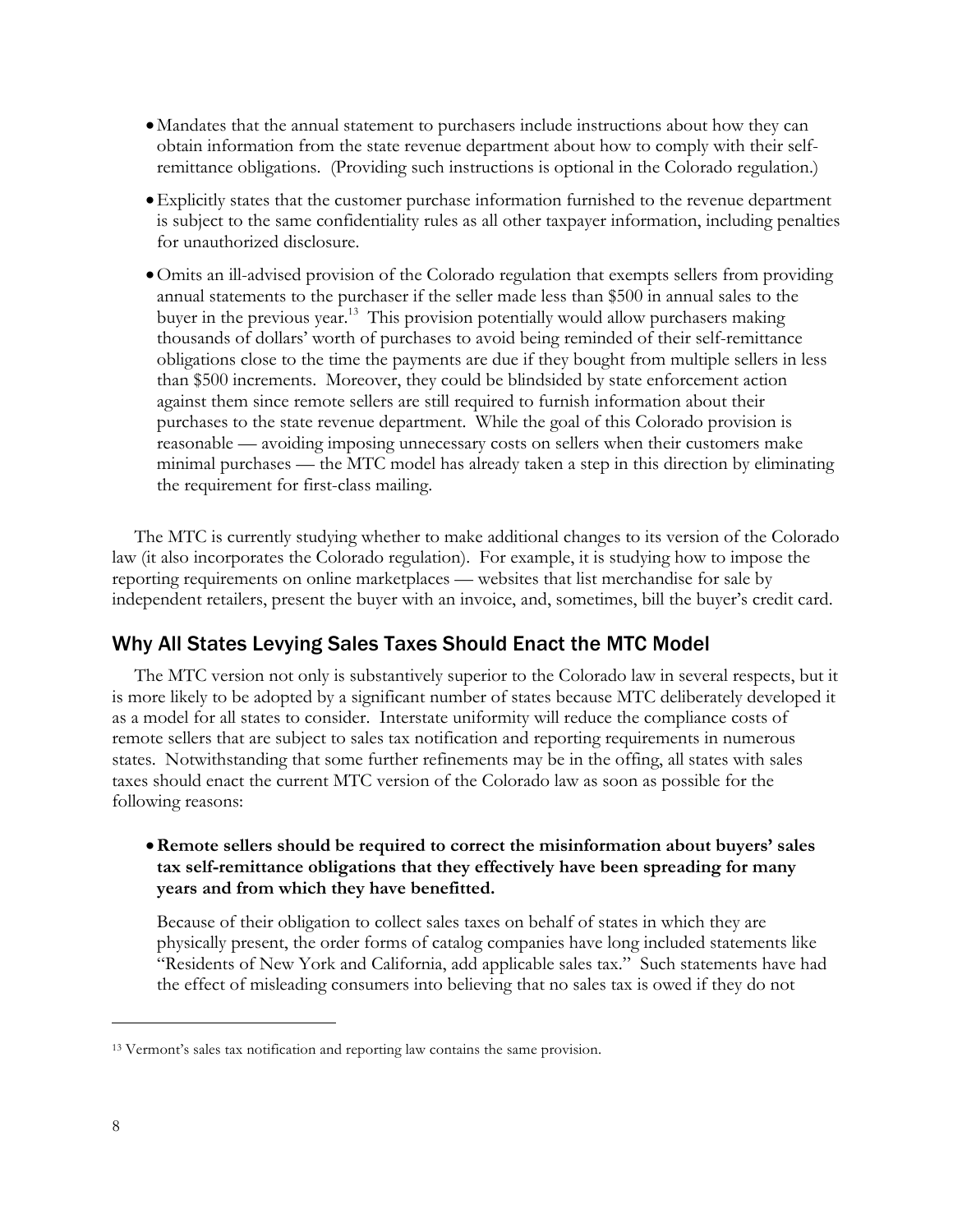reside in one of the listed states. The same miseducation occurs every time an Internet invoice shows a zero amount on the sales tax line because the seller is not required to collect the tax. At least one-third of online and catalog shoppers remain unaware that they are legally obligated to self-remit sales tax on taxable items if the seller doesn't charge it.<sup>14</sup> This misinformation has generated additional sales for these companies by making their prices look lower than they are. It is thus entirely appropriate that remote sellers now be required — at each purchase and again in an annual report — to proactively inform their customers that they likely owe tax even though the seller isn't collecting it. This additional consumer education will encourage at least some additional consumers to remit the taxes they owe on their Internet and catalog purchases.

## •**Like other kinds of third-party reporting of tax information, the annual retailer reports of customer purchases to state revenue departments will likely encourage some additional buyers to comply with their sales tax self-remittance obligations.**

Reporting of pertinent information by third parties to tax agencies is a standard and essential element of tax enforcement. A highly relevant example and one that is familiar to many taxpayers is the federal Form 1099 that banks and mutual funds provide to both their customers and to the IRS listing the customers' interest and dividend income in the preceding tax year. As with self-remittance of sales taxes, the income tax payment obligation falls on the recipient of the interest and dividend income, but the law obligates a third party with information about the income to provide it to both the taxpayer and the tax agency.15

The annual retailer report to the state department of revenue of total customer purchases can be thought of as a "Form 1099-Sales Tax." Just as an actual Form 1099 explicitly states that the information on it is being shared with the IRS, the annual customer purchase form must state that the information is also being shared with the state tax agency. And just as taxpayer knowledge that such sharing occurs encourages the taxpayer to report the income, taxpayer knowledge that the total purchase amount is being shared is likely to encourage at least some buyers to comply with their sales tax self-remittance obligations.

In the interest of preserving consumer privacy, the Colorado law requires that information about the nature of the items purchased is *not* reported to the state revenue agency. As such, state agencies lack information they need to determine conclusively the precise amount of tax owed on the purchases reported by sellers. States are unlikely to invest in the computer software and hardware that would be needed to automatically match all the purchase information that sellers report with what buyers report since some discrepancies between the purchase information reported by sellers and the taxes paid by buyers could only be resolved using information not directly available to state revenue agencies on the forms.

<sup>14</sup> See Note 8.

<sup>15</sup> In the case of wage and salary income, the law goes further and requires an employer not only to report the income to the IRS on a W2 form, but also to withhold tax from the employee's paycheck and remit it to the agency. Of course, that is precisely what the *Quill* decision's physical presence test bars with respect to sales and use taxes.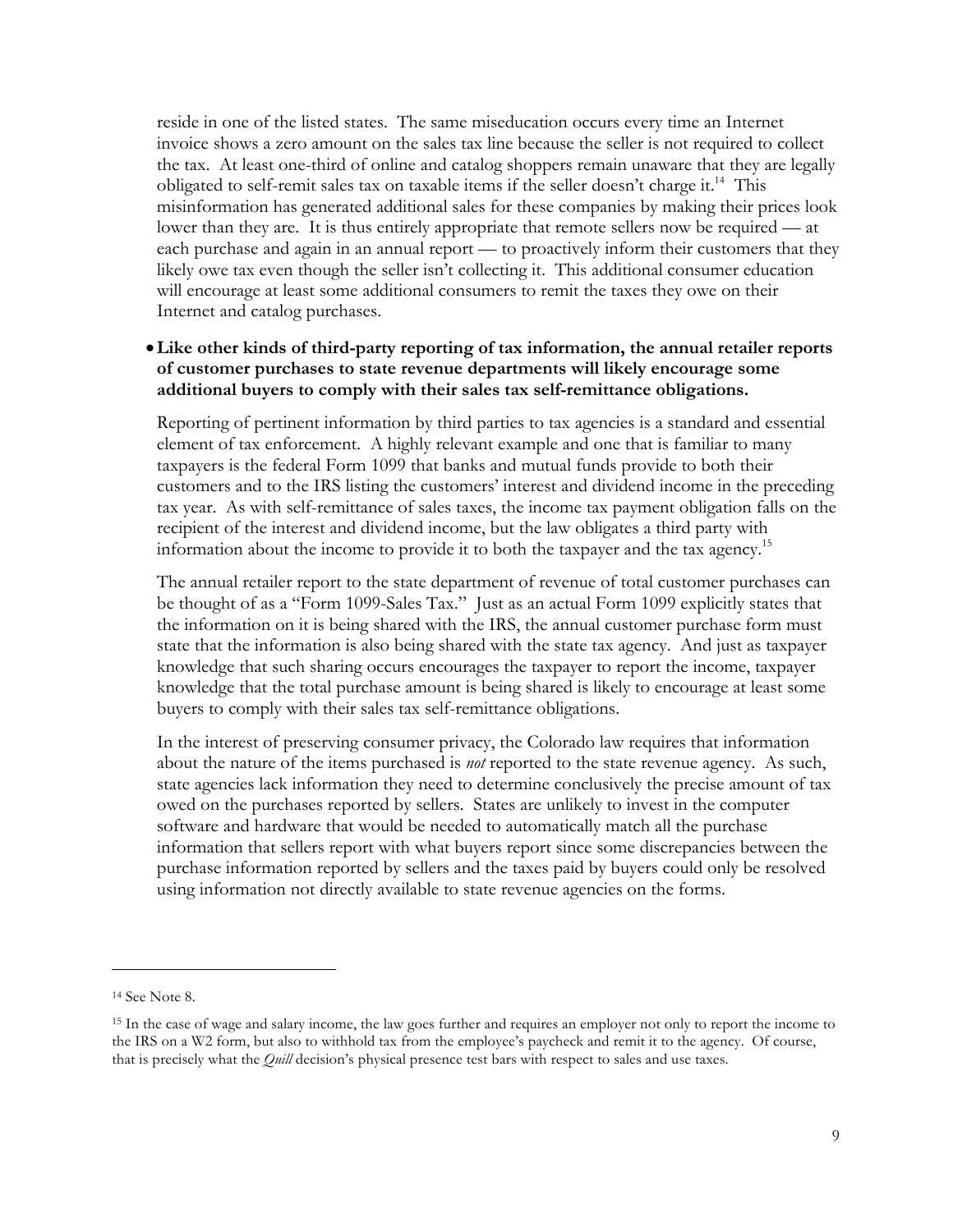Nonetheless, the fact that, in theory, the revenue agency *could* use the information on the form to seek payment of non-remitted tax from the buyer gives the law more clout without which it is unlikely to have a significant impact on buyer compliance. As noted above, roughly twothirds of online shoppers *do* seem to be aware that they are obligated to self-remit tax but only a tiny share comply because they are aware that state tax agencies have no knowledge of their purchases.16 It is thus essential that the provision mandating an annual report to the revenue department be preserved when states enact the law. Unfortunately, several states have enacted versions of the Colorado law that omitted this provision. (See the text box below, "Which States Have Enacted Laws Similar to Colorado's?") The Appendix explains why the consumer privacy issues that have been raised to justify omission of this provision have been grossly exaggerated.

## •**The customer purchase information provided to the state revenue department will enable it to engage in targeted efforts to collect sales taxes from buyers when it determines it is cost-effective to do so.**

Although states will not use the customer purchase information to collect sales taxes from every person or business that owes them, they likely *will* use it selectively. If a particular household makes sufficiently large aggregate purchases, it could well be cost-effective for a revenue department to contact the household to request documentation that the purchases were not subject to sales tax and then bill them for the tax if they don't provide documentation. If an in-state business made the purchases, it might even be cost-effective for the department to conduct an on-site audit. Both cases will generate some amount of additional sales tax revenue. In addition, the customer information will provide the department with a more accurate picture of the extent of non-compliance and help it assess whether additional public education or other enforcement efforts on its part are warranted and where it can best allocate limited resources.

<sup>16</sup> Nina Manzi, "Use Tax Collection on Income Tax Returns in Other States," Research Department, Minnesota House of Representatives," April 2015, p. 7, http://www.house.leg.state.mn.us/hrd/pubs/usetax.pdf.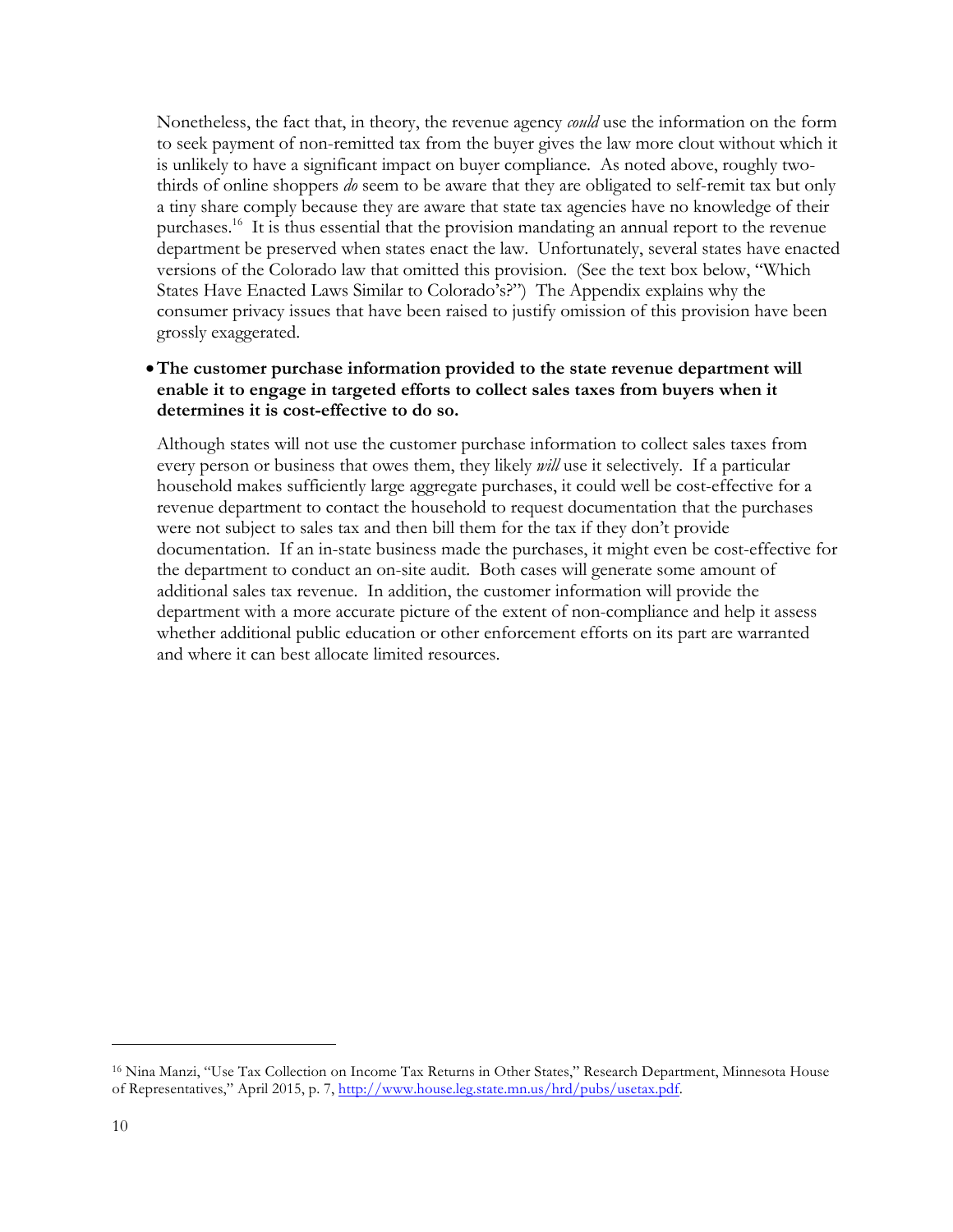## Which States Have Enacted Laws Similar to Colorado's?

In addition to Colorado, the seven states in the table below have enacted some type of sales tax notification and reporting law. Two — Louisiana and Washington — have enacted all three provisions of the Colorado law, but Louisiana's law remains seriously flawed because there are no penalties for non-compliance. Alabama's law delegates to the state revenue department complete authority to implement all three requirements and impose penalties, but no action has yet been taken. The other four states only require one or both of the *buyer* notifications in the Colorado law, and in three there are no penalties for non-compliance. Some of the laws are ambiguous about how often and where the notifications are to be presented. Others allow the notifications to be provided by email, which is likely to be ignored. In short, most of the other states' laws are inferior to Colorado's, which is itself inferior to the Multistate Tax Commission's draft model law.

| <b>State</b>           | Law<br>effective | Law codified<br>beginning at | Each-<br>purchase<br>notification? | <b>Annual</b><br>notification? | <b>Annual report</b><br>to revenue<br>department? | Non-<br>compliance<br>penalties? |
|------------------------|------------------|------------------------------|------------------------------------|--------------------------------|---------------------------------------------------|----------------------------------|
| Alabama                | 7/1/17           | $40-2-$<br>11(7)(b)          | Likely yes*                        | Likely yes*                    | Likely yes*                                       | Likely yes*                      |
| Kentucky               | 7/1/13           | 139.450                      | Yes                                | No                             | No.                                               | N <sub>o</sub>                   |
| Louisiana              | 7/1/17           | 47.309.1                     | Yes                                | Yes                            | <b>Yes</b>                                        | N <sub>o</sub>                   |
| Oklahoma               | 11/1/16          | 68-1406.1                    | Yes                                | Yes                            | No.                                               | No.                              |
| South<br><b>Dakota</b> | 2011             | $10-63-1$                    | Yes                                | N <sub>o</sub>                 | No.                                               | <b>No</b>                        |
| Vermont                | 7/1/17           | 32.9712                      | Yes                                | Yes                            | No.                                               | Yes                              |
| Washington             | 1/1/18           | 82-08-052                    | Yes                                | Yes                            | Yes                                               | Yes                              |

\*All drafting details were delegated to the Alabama Department of Revenue, which has yet to act.

## •**Widespread adoption of the notice and reporting law could spur the enactment of federal legislation reversing the Quill decision.**

Federal legislation has stalled in Congress in no small part because many Internet and catalog customers still don't understand their current tax payment obligations, which has enabled antitax forces to falsely characterize the federal legislation as imposing new taxes.<sup>17</sup> If buyers even those who nominally understand that the tax is owed — are continually reminded of that

<sup>17</sup> For example, a recent appeal for grassroots opposition to a Utah law from Americans for Prosperity is titled "Tell Lawmakers NO on Internet Sales Tax!" and ends with "We need your help to fight against unfair tax increases — sign our petition and tell lawmakers you oppose an internet sales tax" — eliding the fact that sales taxes are already due on Internet sales. See https://americansforprosperity.org/actions/tell-lawmakers-no-on-internet-sales-tax/.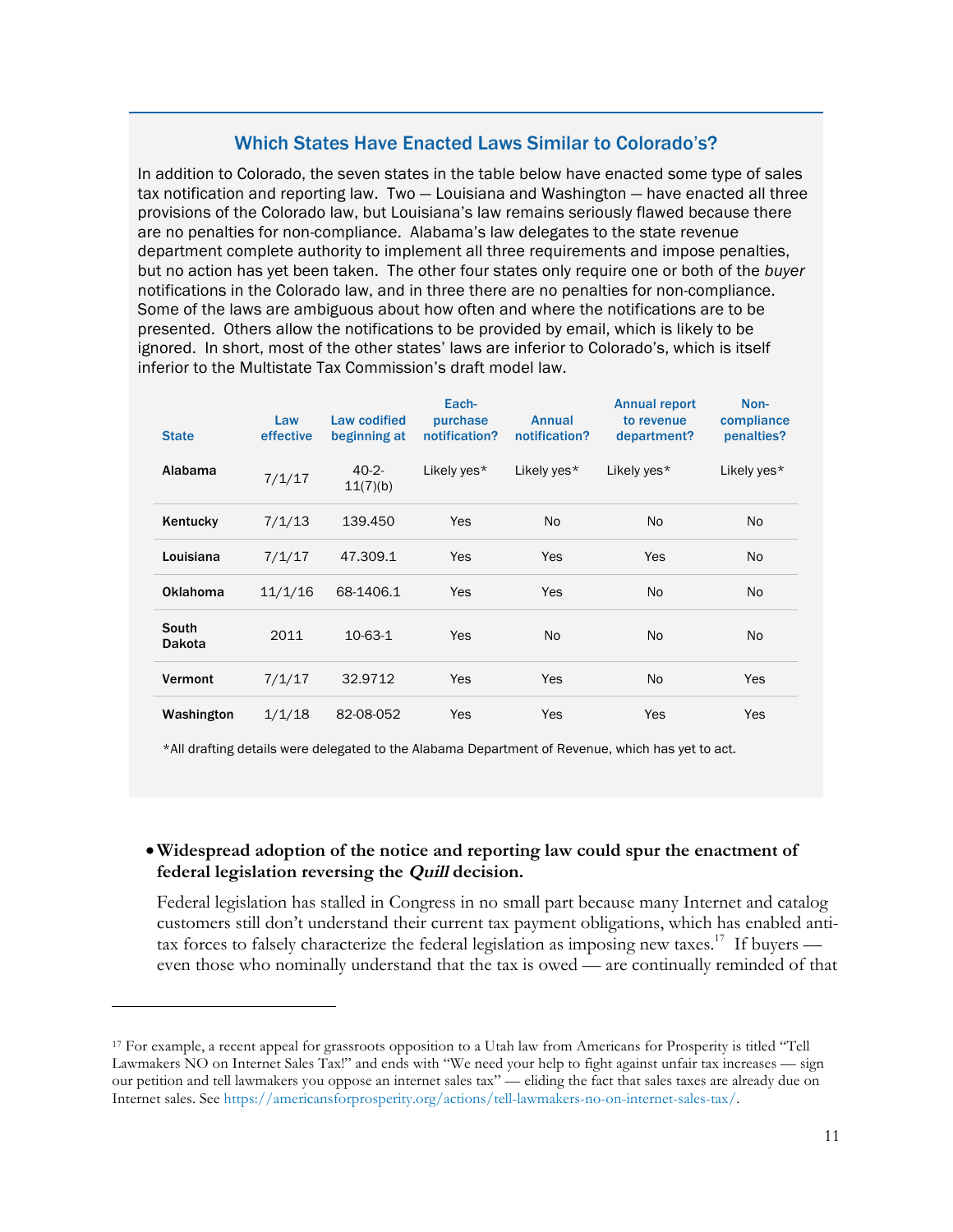fact and confronted with a more credible threat of enforcement via the sharing of the purchase information with their state tax agency, they may eventually pressure their members of Congress to enact legislation shifting the responsibility for remitting the tax to the seller, where it belongs. Comprehensive information on the extent of buyer non-compliance that the annual purchase reports will provide will enable states to make a stronger case to Congress for enacting the legislation.

# States Should Take Additional Steps to Help Buyers Self-Remit Sales Taxes

If states are going to require remote sellers to notify buyers of their legal obligation to self-remit sales taxes, they should take several steps to make it as easy as possible for buyers to comply:

- •**All state revenue departments should create a special page on their websites where individual consumers can access all information needed to comply with selfremittance requirements**. These pages should describe buyers' legal obligations, provide a description of items typically purchased from remote sellers that are and are not subject to sales and use taxes (including the tax treatment of shipping and handling charges and products like gift baskets that include both taxable and exempt items), provide access to a database that allows consumers to enter their home address and obtain the combined state and local sales tax rate that is to be used in calculating tax liability, and provide a link to the instructions and forms for calculating the tax. The MTC version of Colorado's law requires the annual report to buyers to include "instruction for obtaining information regarding whether and how to remit the sales or use tax to the Department [of Revenue];" the inclusion in that notice of a statement to the effect that such information can be obtained by visiting a specific web page would appear to satisfy that requirement. States should also provide a toll-free number where the same information can be provided via an interactive voice-mail system, including an option to speak to a revenue department employee to have questions answered.
- •**All states should allow all sales taxes associated with non-business purchases to be self-remitted annually**. Some states still require households to self-remit sales taxes quarterly; this should be changed to an annual filing requirement. For states with income taxes, the sales tax should be due at the same time as the income tax filing (typically April 15). A consumer sales tax return should be included in the income tax booklet or a line for reporting the sales tax should be placed on the income tax form. 18 The latter is preferable since it allows any sales tax liability to be offset against any income tax refund. States without income taxes should include a link to their sales tax self-remittance forms on the web page devoted to this obligation.
- •**All states should allow most buyers to use an income-based lookup table to calculate their sales tax liability rather than requiring them to review actual purchases upon**

<sup>18</sup> Oklahoma has incorporated the following language into its tax code, and all states should consider doing so as well: "When assisting taxpayers in preparing an individual income tax return, tax preparers shall advise their clients of their responsibility to remit use taxes through the use tax remittance line on the individual income tax return or by filing a consumer use tax return." Oklahoma Statutes Section 68-249.D.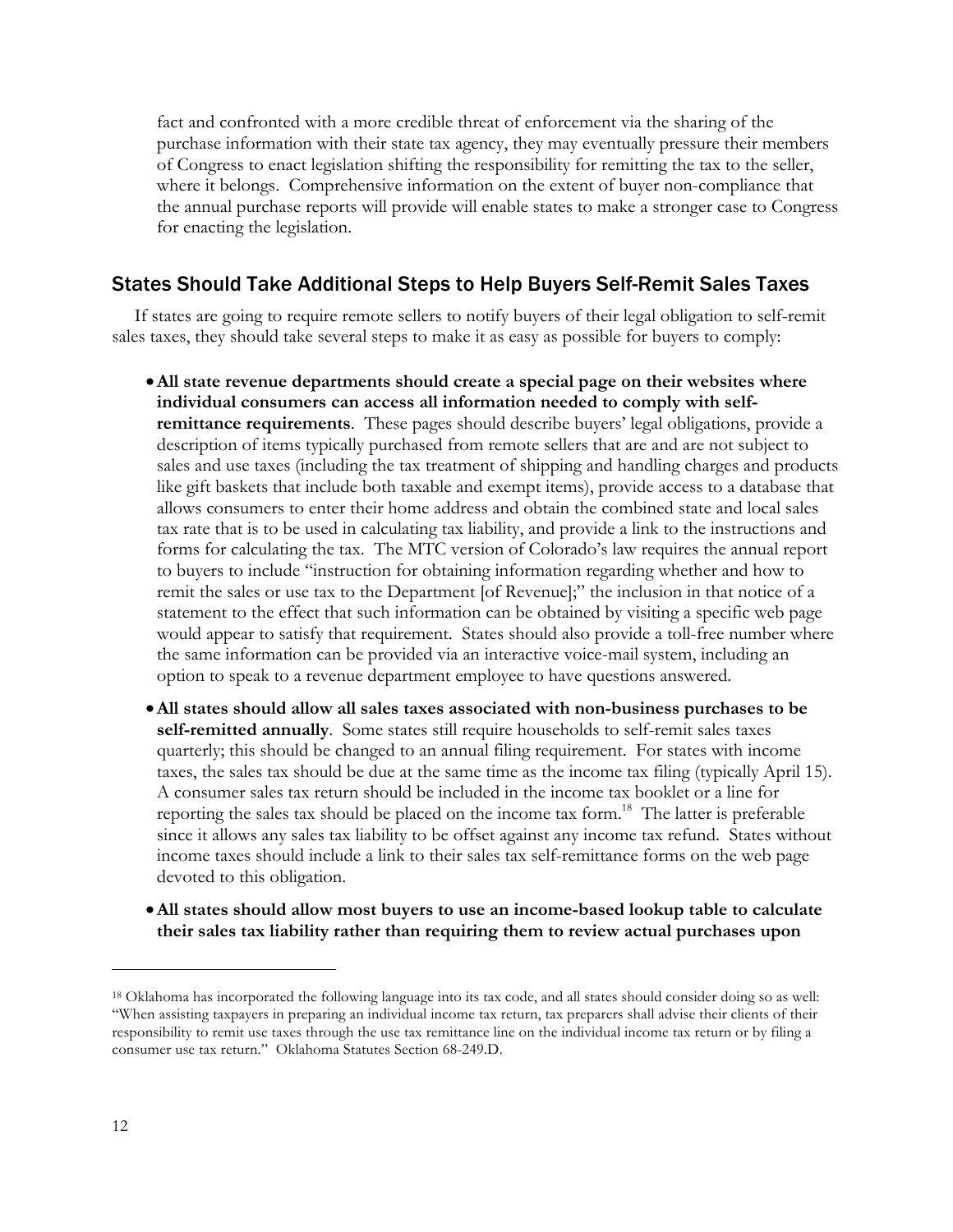**which tax was not charged.** About a dozen states allow households to fulfill their selfremittance obligations by looking up an amount in a table that varies with gross income, rather than requiring them to review their purchase receipts, credit card bills, and cancelled checks to determine the actual amount of taxable purchases they made upon which tax was not charged.19 All states should provide this option; there is evidence that it increases selfremittance.<sup>20</sup> Most states limit this option to purchasers making less than \$1,000 in annual purchases, and such a limitation should be adopted by all states. Alternatively, states could require specific sales tax liability to be calculated for any individual item purchased with a value above, say, \$500, with such amounts used to adjust the amount determined using the  $table.<sup>21</sup>$ 

## Conclusion

The Colorado sales tax notification and reporting law is an innovative new tool that can help states collect a greater share of the sales tax they are owed by households and businesses buying from Internet and catalog merchants but that companies can't be required to charge. Now that its legality has been upheld by the courts, every state with a sales tax should adopt it at the earliest opportunity. Ideally, states will adopt the refined version of Colorado's law developed by the MTC, which includes a few substantive improvements.

The best and only truly comprehensive solution to the problem of uncollected sales taxes on remote sales remains proposed federal legislation that would authorize states to require all remote sellers to charge tax in exchange for greater simplification and interstate standardization of sales tax rules. In the meantime, however, states should do what they can to ensure that online shoppers pay their fair share of sales tax, that their in-state merchants compete on a level playing field, and that they themselves have the revenue they need to fund education, health care, infrastructure, and other vital services. Enacting this straightforward law can make a meaningful contribution to the achievement of each of these objectives.

<sup>19</sup> Manzi, Note 16, p. 10.

<sup>20</sup> Manzi, Note 16, p. 10.

<sup>21</sup> See Note 2 for greater explanation of the table.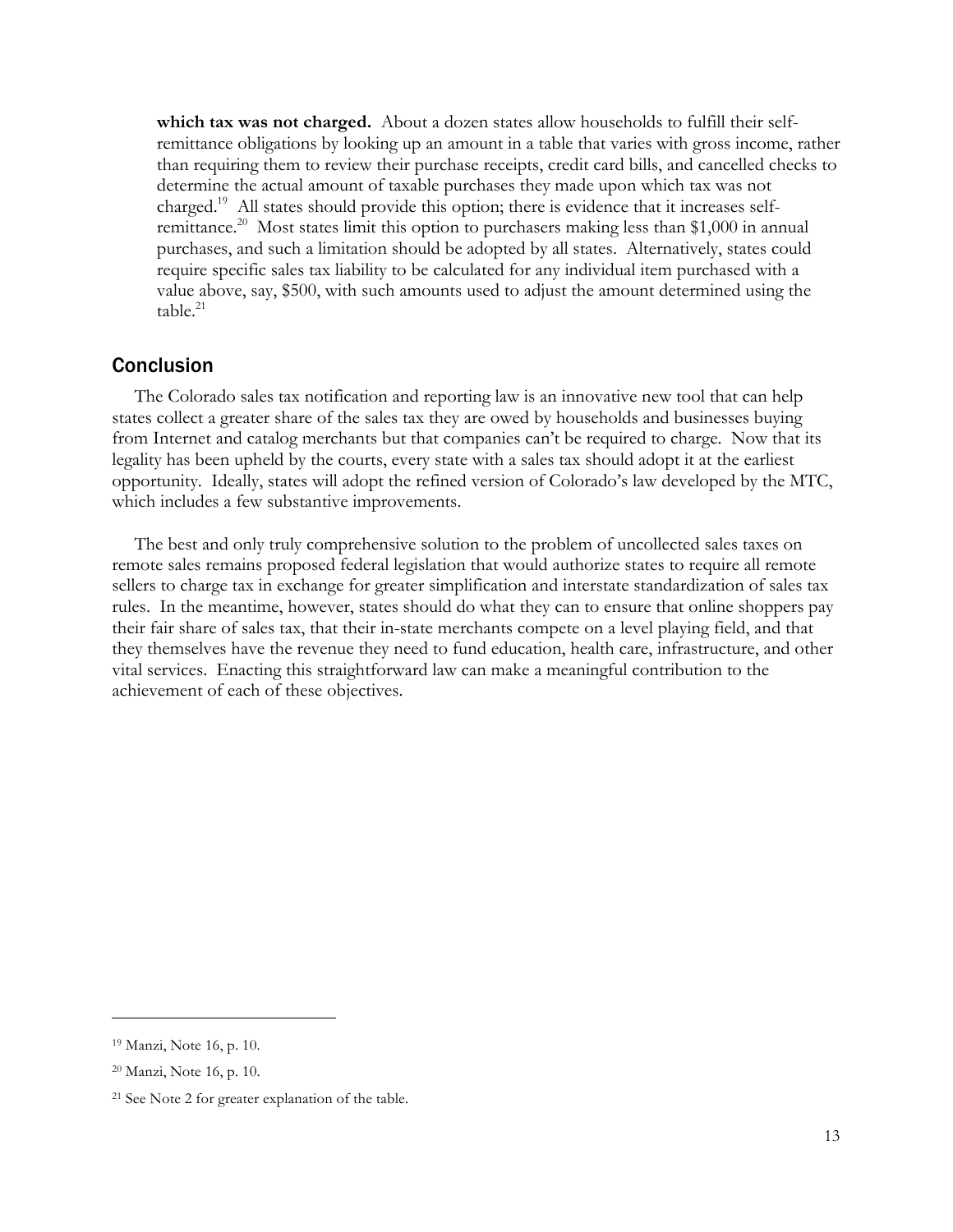#### Appendix:

## Policy-Based Objections to Use Tax Notification and Reporting Laws Have Little Validity

As discussed in the body of this report, Internet and catalog retailers objected to Colorado's law on the grounds that it violated various provisions of the U.S. Constitution — especially the Commerce Clause ban on discrimination against interstate commerce.<sup>22</sup> The industry initiated a legal challenge to Colorado's law based on these objections, but it failed.

The industry also has two major *policy-based* objections to the law, and these will continue to be raised as additional states contemplate enacting their own versions. The industry claims that the portion of the law that requires an annual report of customer purchases to the state revenue department violates consumer privacy. The industry also claims that the law taken as a whole imposes unreasonable costs and compliance burdens on remote sellers. These claims have little validity.

## Privacy Issue Is Grossly Exaggerated

A bill was introduced (but not enacted) in the 2017 Colorado legislative session that would have repealed the requirement that remote sellers provide an annual report of total customer purchases to the state's department of revenue. Proponents of repealing this provision characterized it as a violation of consumers' right to privacy.23 This claim is grossly exaggerated.

- •**Both the Colorado and MTC versions of the law explicitly state that no information about the nature of the items purchased is to be furnished to the state department of revenue.** Both versions were deliberately written to strike a reasonable balance between consumer privacy and the states' need to compel self-remittance of sales tax when the seller does not collect it. All that the state tax agency will be told is, for example, that Jane Smith, residing at 444 Main Street, purchased \$800 worth of merchandise from Onlinestore.com in 2017. Since many online retailers sell a wide variety of merchandise, no one with access to these reports could draw any inference whatsoever about what was purchased. The only hypothetical privacy issue therefore attaches to what is likely to be a small minority of purchases for which knowing the name of the seller might provide some indication that sensitive items were purchased.
- **In nearly all cases, people purchasing items about which they might have privacy concerns will be able to avoid reporting of sensitive information to state revenue departments.** It seems unlikely that many people would be concerned that a state revenue department employee might have access to information showing that they bought items from Pottery Barn or Golfclubs.com. But the fact that someone patronized a seller with a

<sup>22</sup> Read literally, the Commerce Clause merely affirmatively grants to Congress the authority to regulate interstate commerce. However, the U.S. Supreme Court has long held that it also contains implicit or "dormant" prohibitions on state policies that discriminate against interstate commerce even when Congress has not explicitly acted to prohibit them.

<sup>23</sup> Amy Stephens, "Colorado Should Rethink Its Tattletale Tax Reporting Law," *Colorado Statesman*, February 22, 2017.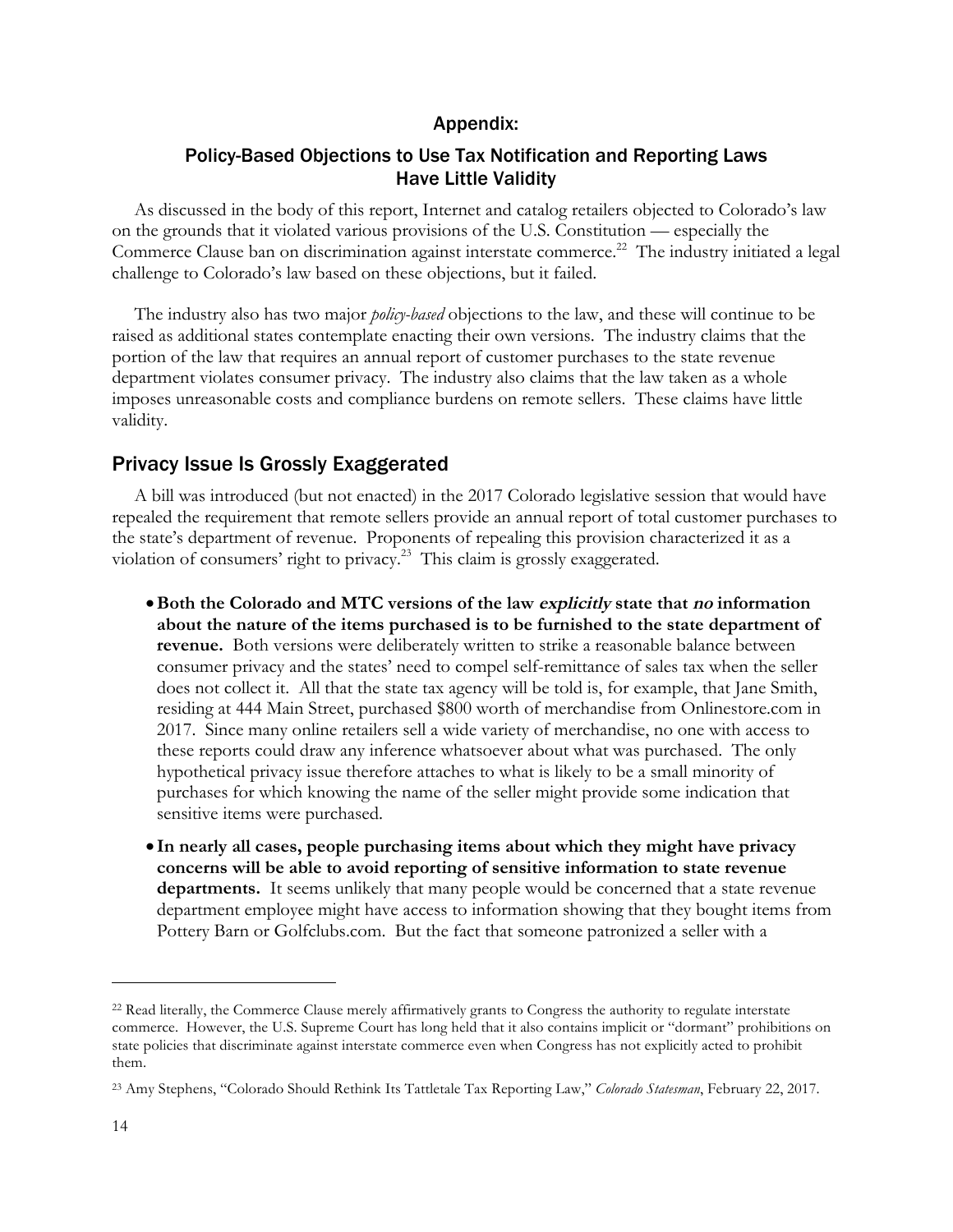suggestive name might be information that the buyer would prefer no one other than their credit card company and the seller itself had access to. If privacy is someone's top priority, in almost all cases they will be able to buy the exact same item(s) from companies that sell a broad range of merchandise and thus avoid reporting of a more specific suggestive seller's name. For example, someone who doesn't want it reported to their state's department of revenue that they made a purchase from an online gun store can choose to buy the gun from a general online sporting goods store instead. Of course, that individual might prefer to buy from the more specific seller, but the need for states to be able to collect the sales taxes they are owed and the contribution that the revenue department reporting provision of the law makes to achieving this objective outweigh the buyer's desire to be able to buy from a *particular* retailer.

There may be other ways that buyers can avoid unwanted reporting to revenue departments of the remote sellers with whom they do business. In addition to selling on their own websites, many online retailers sell their merchandise through multi-retailer online marketplaces like those operated by Amazon and eBay. Colorado's regulation allows the marketplace rather than the ultimate seller to fulfill the annual revenue department reporting requirement, and the MTC is drafting language to mandate it. It seems likely that retailers selling sensitive items will begin selling through these marketplaces — assuming they don't already — and informing their privacy-focused customers that they can avoid reporting of the ultimate retailer's name to their state's revenue department by buying through the marketplace rather than directly from the retailer's website.

Finally, sellers of items about which people might have privacy concerns always have the option of voluntarily collecting sales tax on behalf of states even if they are not obligated to do so. Doing so would free them from having to report their customers' identities. If notification and reporting laws are adopted by a significant number of states, it seems likely that many businesses selling sensitive items online or through catalogs will elect to collect taxes rather than report their customers' purchases — especially if what they sell can be purchased from competing general merchandisers whose reports to revenue departments would not reveal any hint of the items purchased.

• **State revenue department personnel already have broad authority to access information about the specific items that specific people buy, but opponents of the Colorado law have provided no evidence of inappropriate accessing or disclosure of**  such information. When a company is collecting sales tax on behalf of a state, it is subject to an audit to make sure it is charging tax properly. This often requires revenue department auditors to examine the *specific* items sold to a random sample of *specific* customers, to make sure the retailer is charging the correct tax on taxable items and, conversely, not charging tax on tax-exempt items (or items sold to tax-exempt customers).

Moreover, states frequently obtain some information about some customers' specific purchases that they use to enforce buyer remittance of sales taxes. For example, states often receive data from customs brokers identifying items that people traveling abroad buy and ship back to their homes. States also often share customer purchase information with other states when they audit in-state sellers of big-ticket items like furs, jewelry, and artwork and discover shipments of these items to customers in other states.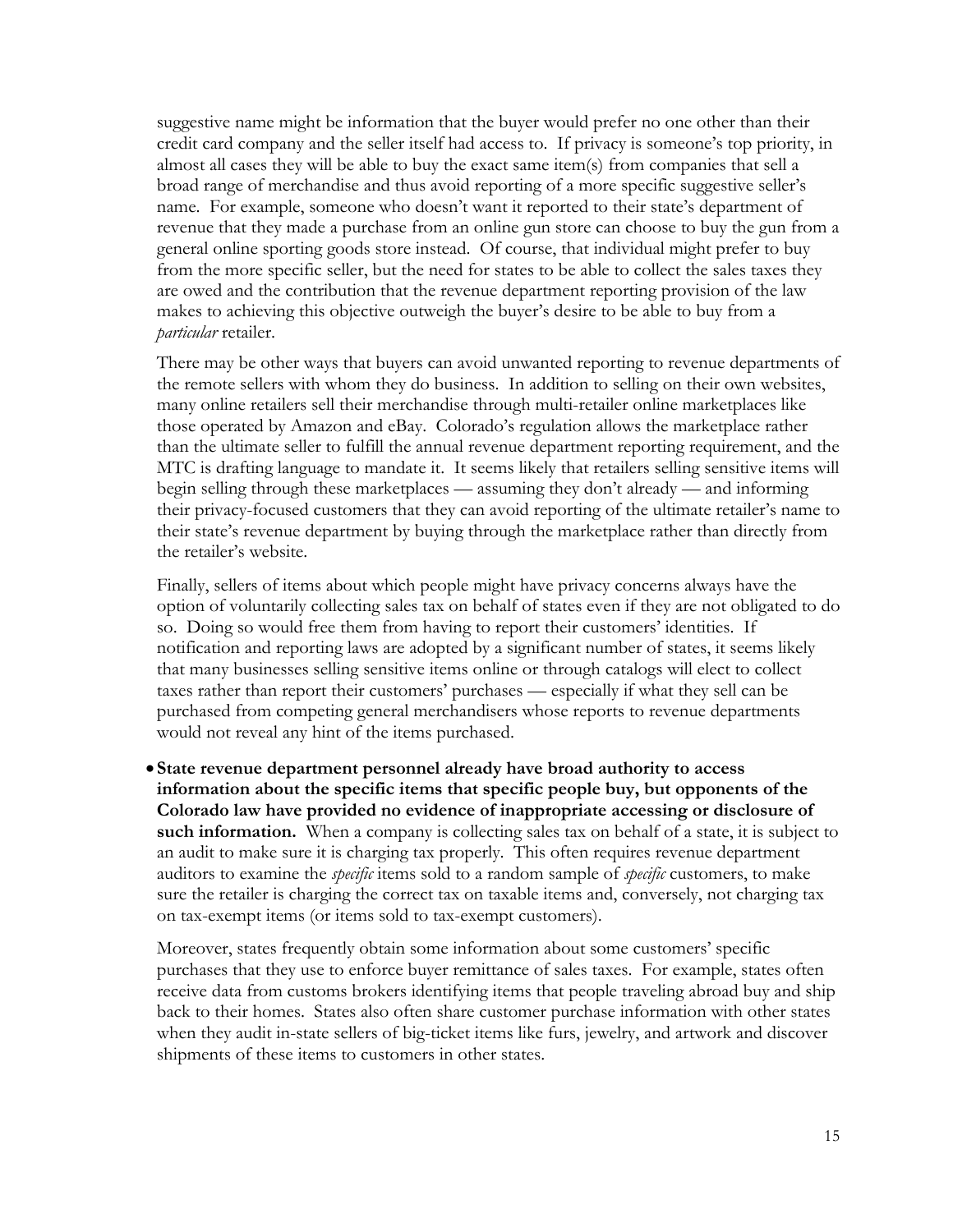The remote seller trade associations that supported legislation to repeal the revenue department reporting provision of Colorado's law and have opposed the law's adoption by other states have ignored these existing examples of state revenue department access to customer purchase information in their attempt to paint the law as some kind of unprecedented intrusion on privacy. More importantly, they have not provided any evidence that revenue department personnel have inappropriately accessed or disclosed the customer purchase information to which they already have access.

State laws impose strict confidentiality standards on tax-related information and stringent civil and even criminal penalties for violating those standards. Opponents of the Colorado law have offered a reasonable criticism that it does not contain explicit language extending existing tax confidentiality standards to the annual revenue department reports of customer purchases. (The MTC model does.) Such a provision could easily be added to the Colorado law. But its absence should not be allowed to distract from the fact that state revenue department personnel already have access to considerable information about individual purchases and do their utmost to maintain its confidentiality. Even within state revenue departments, that access is tightly limited to staff whose responsibilities require it.

• **State and local government employees already have access to many other types of sensitive personal information, and there is little if any concern about this because inappropriate access and/or disclosure is exceedingly rare.** Some state revenue department personnel have access to information about the total amount and sources of families' incomes. Some school personnel know the names and ages of a family's children, where they attend school, and frequently, whether they have any significant physical, emotional, or learning problems. Some staff of state boards of elections know the party affiliations of registered voters. Some state health agency personnel have access to the complete medical records of families receiving Medicaid or Children's Health Insurance Program benefits. Some state and local government personnel have access to information about people who have been granted permits to carry concealed weapons or licenses to hunt (which is highly suggestive of gun ownership). Some state employees have access to records showing who purchases lottery tickets and who owns a boat.

It is ironic that an opponent of Colorado's law has sounded the alarm that "the state could glean intimate information on Coloradans' political inclinations, entertainment choices, medical issues, and financial status," since the state already has vast amount of information about all four of these categories.<sup>24</sup> Again, all indications are that the confidentiality of this information is scrupulously preserved with exceedingly rare exceptions.

## Cost of Complying with Notification and Reporting Laws Likely Much Less than Cost of Collecting Sales Tax

Remote seller representatives have also criticized Colorado's law because of the compliance costs and efforts they say it will impose on these businesses. Whatever those costs may be, they need never be higher than the costs incurred by remote sellers that are actually obligated to collect and

<sup>24</sup> See the source cited in Note 23.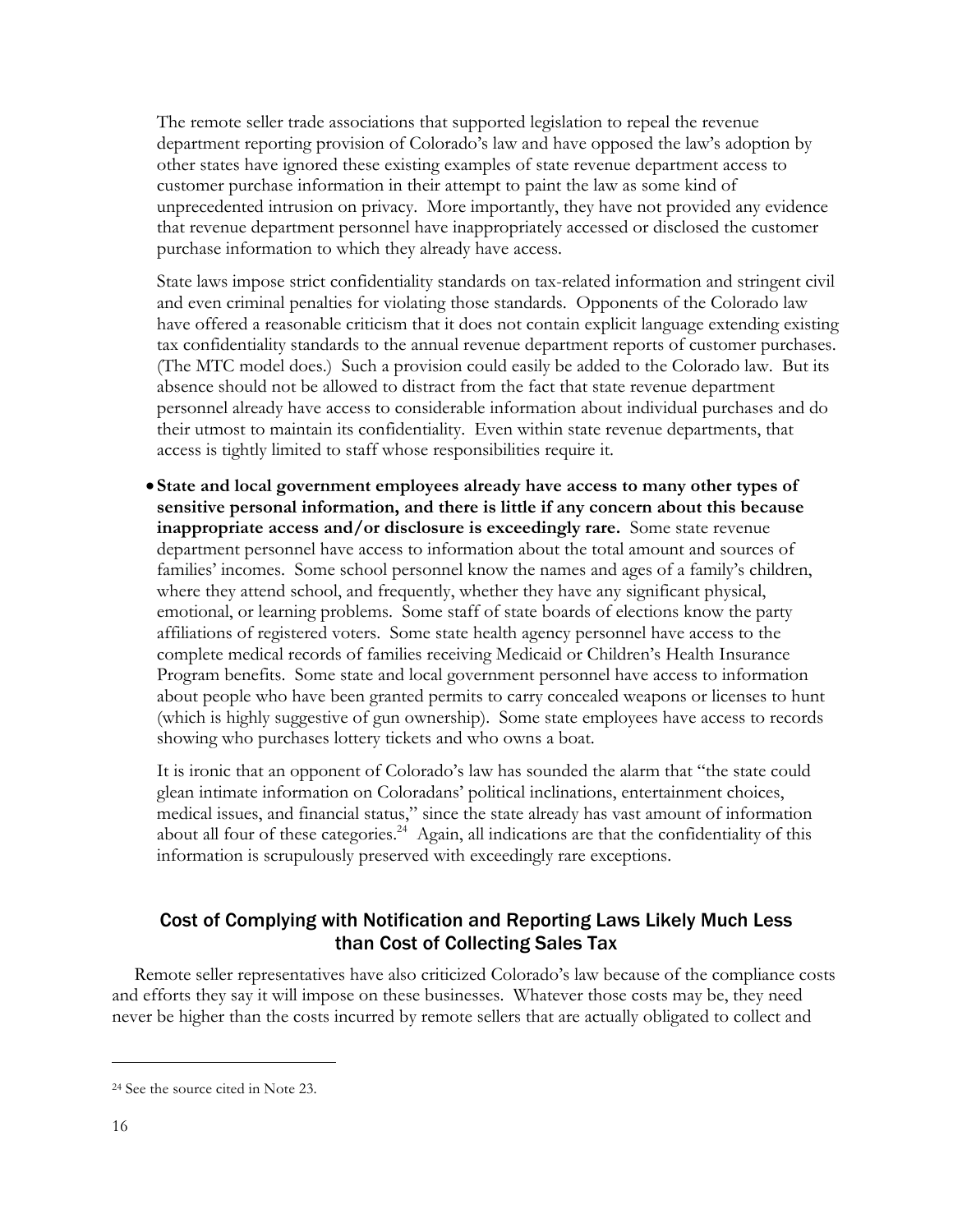remit sales tax on behalf of a state: every remote seller can avoid the cost of complying with the notification and reporting law by voluntarily collecting and remitting the tax instead.

In fact, the efforts involved and costs incurred in complying with Colorado-type laws are likely to be far below those associated with ongoing collection and remittance of sales taxes.

Collecting and remitting sales taxes on remote sales requires sellers to distinguish taxable from exempt items (which vary from state to state), identify the current combined state and local tax rate(s) at the buyer's delivery location to calculate the tax to be placed on the buyer's bill, collect the tax from the buyer, compile all sales taxes collected from all buyers in a particular state during a specified time period and prepare and submit a sales tax return for that period, and remit the tax collected. Given the diversity of (and frequency of changes in) sales tax rates, exemptions, tax return formats, and other sales tax requirements among the states, accurate sales tax compliance requires the use of sophisticated and specialized computer software that is integrated into remote sellers' shopping cart software.<sup>25</sup> Even with tax software, significant manual work may need to be done for example, identifying the nature of each new item offered for sale so that the software can code it as taxable or exempt in each state.

In contrast, complying with use tax notification and reporting requirements primarily requires a one-time fixed cost for the relatively straightforward computer programming needed to:

- •Display text on a computer screen constituting the "each-purchase" notification (in the case of online sales) or print the notification on the order form in a catalog (which is already often personalized with the name and address of the purchaser);
- •Generate the annual notification of total purchases to the buyer, which many remote sellers are probably already compiling to identify their highest-volume customers; and
- •Generate the annual report to the state revenue department of total purchases of each in-state customer, which must be transferred electronically under the law and thus does not incur even minimal shipping costs.

The only significant cost that will vary with the number of customers a remote seller has is the cost of a separate annual mailing of the report to buyers totaling their purchases in the previous calendar year. The requirement of a separate annual mailing of this report is reasonable; it would very likely be ignored if it were enclosed in a shipment, and it might well end up in a "spam" filter if sent by email. However, there is no need to require that it be sent by first-class mail (as the Colorado law does), as long as the envelope is marked (as the Colorado law requires) "Important Tax Document Enclosed" to draw attention to it. The MTC model law allows for less-expensive bulk mailing of these reports. In addition, Colorado has already allowed (and the MTC is considering allowing) buyers to affirmatively opt in to receive the annual reports online rather than

<sup>25</sup> Several companies sell sales tax compliance software. For a sample, see: http://www.streamlinedsalestax.org/index.php?page=Certified-Service-Providers.